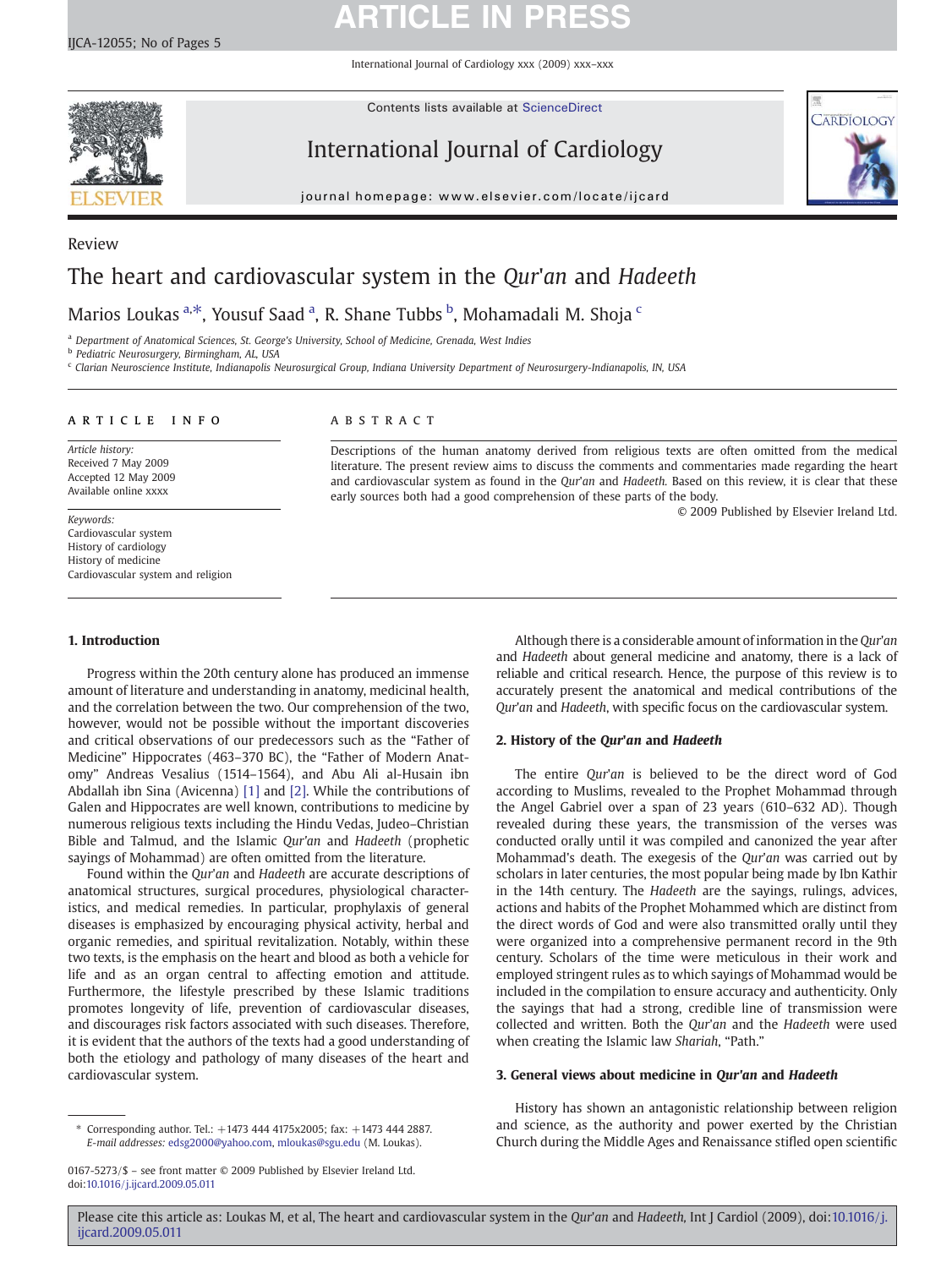inquiries into natural phenomena, even if such empirical observations were substantiated by rational thought and calculations. This inharmonious relationship significantly slowed the progress of scientific discoveries and advancements, compelling scientists to work in secret out of fear of the. During the same period, the vast Islamic empire was the epicenter of all academia, as major cities consisted of large libraries containing the world's knowledge translated from most languages into Arabic. Unlike the Christian Church, Islamic teachings strongly encouraged and supported scientific research which led to many advancements and discoveries [\[3\].](#page-4-0) In fact, the Qur'an and Hadeeth recognize the pursuit of knowledge as being an act of worship to God. This supportive attitude towards scientific observation and opinion has resulted in numerous scientific achievements and the adoption of a tolerant attitude toward the expression and discussion of scientific observation and opinion.

The Qur'an and Hadeeth even include some of the discoveries made during the time of its creation. According to the Qur'an and Hadeeth, God created disease and God also created a treatment for every disease. There is a prophetic tradition where Mohammad has been reported to have said that for every disease there is a remedy, and when the remedy is made apparent, the disease is cured by the permission of God [\[4\]](#page-4-0). Therefore, people are encouraged to pray, but also seek out treatments. Anything that harms the body, mind and soul must be treated. It is for this reason that physicians were highly valued members of the community and Mohammad called upon them to treat illnesses. This demonstrates that Islam was compatible with medicine; the need for medical treatment was accepted and required.

In the Qur'an and Hadeeth, two different forms of treatment can be found—spiritual healing and physical healing. There are at least six verses which discuss divine healing. The medium through which this healing occurs is via the teachings and revelation of the Qur'an, a scripture that has been revealed as a "mercy and healing to those who think" [\[5\]](#page-4-0). This form of healing treats, specifically, the heart, as God removes "rage form their hearts" [\[6\]](#page-4-0). The Qur'an mentions "hidden" ailments meaning doubt, impurity, hypocrisy, disbelief, and falsehood, attributed as diseases of the heart. Proverbs and stories in the Qur'an discuss faith and loyalty to the divine and state that they who sincerely trust will "cure" then when they are ill [\[7\].](#page-4-0) Although spiritual healing is most mentioned in the Qur'an, it would be erroneous to claim that the practice of medicine was meant only for the divine.

While the scripture and remembrance of God is supposed to heal the hidden ailments of people, many Muslim physicians found treatment options in the Qur'an and the Hadeeth. Physical ailments and their treatments are discussed in the Qur'an and Hadeeth, such as abdominal pain, diarrhea, fever, leprosy, and mental illness. Mohammad is reported to have said that healing is in three things: a gulp of honey, cupping, and cauterizing, but that cauterization should be a last resort [\[8\]](#page-4-0). Honey was offered as treatment for many illnesses, such as abdominal discomfort and diarrhea. Honey contains the therapeutic contents sugars, vitamins, anti-microbials, among other things. Black cumin was also a source of treatment [\[9\]](#page-4-0), as was At-Talbina (a porridge prepared from milk, honey, and white flour [\[10\]](#page-4-0), Indian incense for throat trouble and pleurisy, eating dates protected against poison [\[11\],](#page-4-0) breastfeeding [\[12\]](#page-4-0), ablution and forgiveness. Furthermore, the well of Zam Zam, a miraculously generated source of water in Mecca was believed to be a treatment for fevers [\[13\]](#page-4-0). Thus, the Qur'an and Hadeeth offer treatments for numerous illnesses common in Arabia during that time, establishing the important concept that Islamic tradition recognizes treatments for the illnesses and the treatments must be sought out and provided to patients.

Both preventative and therapeutic medicines are discussed in the Qur'an and Hadeeth; however, it is prevention of human sins, illnesses and diseases that is most emphasized. In the Islamic doctrine, human illness was prevented through compulsory hygienic practices. The importance of cleanliness was emphasized in prophetic traditions. For instance, Mohammad states that while praising God is half of faith, cleanliness is the other half [\[14\]](#page-4-0). In another tradition, Mohammad is reported to have said that surgical circumcision, clipping or shaving the pubes, cutting the nails, plucking or shaving the hair under the armpits and clipping (or shaving) the moustache are all acts that benefit the body and thus bring one closer to God [\[15\]](#page-4-0). In addition, the transmission of certain diseases that were communicable by touch and air was known, which is why the idea of quarantining the sick was encouraged and practiced. Narrations exist where Mohammad admonishes healthy individuals to "…flee from a lepers as you flee from a lion" [\[16\]](#page-4-0) and the narration also warns those who are healthy to keep away from those who are sick.

Furthermore, the Qur'an forbids foods to be eaten that can easily transmit food-borne diseases such as Trichinella, Taeniasis and Neurocysticercosis, as can be seen in the following verse; "Forbidden to you (for food) are: dead meat, blood, the flesh of swine, and that on which hath been invoked the name of other than God; that which hath been killed by strangling, or by a violent blow, or by a headlong fall, or by being gored to death; that which hath been (partly) eaten by a wild animal; unless ye are able to slaughter it (in due form); that which is sacrificed on stone (altars); (forbidden) also is the division (of meat) by raffling with arrows: that is impiety" [\[17\]](#page-4-0). Noise pollution is also mentioned in the Hadeeth, where Mohammad encourages his followers not to speak in a loud voice or to engage in any act that consisted of loud sound, which is why drumming, blowing of a horn, and ringing bells were all turned down by Mohammad when it came to deciding how to deliver the call for prayer. Alcohol is also forbidden in Islam, as is made clear by the Qur'anic injunction. Therefore, it is apparent that the Qur'an discouraged actions that might adversely affect the body such as extremely loud noise and unsanitary food. Indeed, these Qur'anic verses motivated health consciousness.

Verses from the Qur'an and many prophetic sayings deal with public and individual health, both resources heavily emphasizing the cardiovascular system. The importance of the heart to the human being as an organ for survival in Islam, as well as the organ of the human psyche is a critical to understanding Islamic teachings. Hence, this rest of this review will focus in on Qur'anic understanding of the cardiovascular system.

#### 4. The cardiovascular system

Various aspects of the cardiovascular system are mentioned in both the Qur'an and the Hadeeth. The Qur'an and the Hadeeth discuss the importance of the heart, blood and its circulation and how they are vital to the maintenance of life.

#### 4.1. Blood and circulation

Blood is mentioned in several passages of the Qur'an and Hadeeth. In general, blood is mentioned in relation to lineage and identity, menstruation, slaughtering of animals for consumption, and embryology.

The relationship between God and man is illustrated in the following verse; "We created man—We know what his soul whispers to him: We are closer to him than his jugular vein" [\[18\].](#page-4-0) The Qur'an establishes the intimate relationship with God and humans by asserting that God, in fact, is even more intimate with His creation than this vital blood vessel. By noting the importance of the internal jugular vein and its connection with the heart, the authors of the Qur'an were well aware of the vitality of blood and the heart to the maintenance of life. It was also known that blood circulation reached all parts of the body and is an important element to life [\[19\].](#page-4-0)

Another great vessel mentioned in the Qur'an is the Al-Aatín or aorta "We would certainly have seized his right hand and cut off his Al-Watín," [\[20\].](#page-4-0) Al-Watín has been translated into different, yet similar words, including "aorta" [\[21\]](#page-4-0), "life-artery" [\[20\]](#page-4-0) and [\[21\]](#page-4-0), and simply "artery" [\[21\]](#page-4-0). This verse is taken to mean that if the Prophet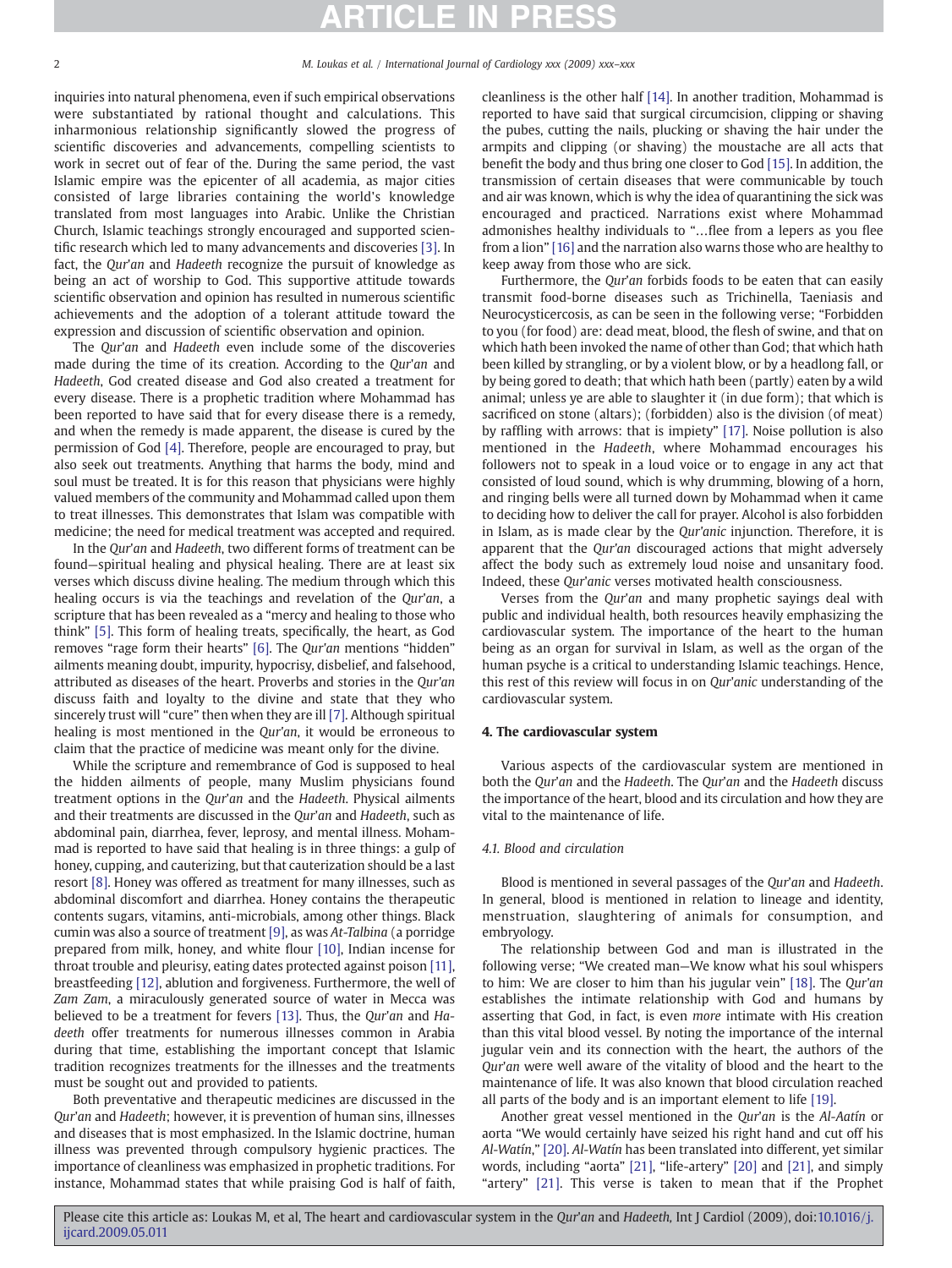Mohammed was lying about the teachings of God, then God would have grabbed the Prophet Mohammad's arm and cut a vital artery, certainly killing Mohammad. This verse confirms that 1. Blood was indeed viewed as a vehicle for life and 2. The artery directly leading from the heart is vital to survival. By analyzing the different translations and exegesis of Al-Watín, it can be safely assumed that it is the aorta that the author of the Qur'an is referring to in this verse.

Blood is also mentioned numerous times in verses discussing food. For instance, the intake of blood is completely forbidden, and all of the blood of a slaughtered animal must be drained at the time of the slaughter as the carotid arteries and jugular veins are severed. There seems to be an acknowledgement in the Qur'an that some blood is impure and can contain and transmit pathogens leading to disease. In addition, during menstruation, women are to abstain from sexual intercourse and the ritual prayer because menstrual blood is considered impure. However, not all blood is impure, as Mohammad distinguishes between menses and blood "…from a blood vessel;" if a woman's uterine vessels are to rupture causing bleeding, the restrictions placed on a female during menstruation does not apply [\[22\]](#page-4-0). Blood is also used when the Qur'an describes the early stages of the embryo as "congealed blood" or "blood clot" (to be discussed later in the paper). Thus, we find several comments of blood in the Qur'an as an impurity, as spreading disease, a sign of lineage, and in relation to women's health.

### 4.2. Heart

The heart is mentioned numerous times in both the Qur'an and Hadeeth and is used in many different contexts, such as "in the heart" or "from the heart." The repetitive use of the concept of the heart illustrates its centrality to the core of every individual. Firstly, the importance of the heart is demonstrated in the fact that we find different states of the heart in the three groups of people that the Qur'an describes; the mu'minun (Believers) have hearts that are alive, the kafirun (the rejecters of faith) have hearts that are dead, and the munafiqun (the hypocrites) have hearts that are diseased. The two general types of heart that are described are the extensively described spiritual heart and the physical heart.

In general, religious scholars discuss two types of (spiritual) heart diseases: shubahat which relate to one's level of understanding and trust, and shahawat which are desires of the self and become diseases when they grow out of proportion. Emotions, attitudes, knowledge, diseases, desires, truthfulness, actions and intentions are all rooted in the heart. As such, the heart is the core of every human being, as it is directly involved in the relationship between the individual and God, it governs all actions, and it is the possessor of all emotional faculties. Thus, the role the heart plays in Islam is given much more importance and emphasis than the physiological function and purpose ascribed to the heart in traditional science.

The Qur'an shares with the Hadeeth a metaphorical description of the heart as a possessor of emotional faculties, thus giving the heart many characteristics that modern science attributes to the brain. As is popularly stated in Islamic culture, every action is dependent upon intentions [\[23\],](#page-4-0) and "…what counts is [to God] the intention of your hearts…" [\[24\].](#page-4-0) These actions, whether "good" or "bad" determine the health of the heart, namely if it is a sound or diseased heart. A diseased heart is one filled with qualities such as doubt [\[25\],](#page-4-0) hypocrisy [\[26\]](#page-4-0), and ignorance [\[27\]](#page-4-0) among many others. Possessors of such qualities have a "hardened," diseased heart [\[28\]](#page-4-0). Other malaise qualities contributing to a diseased heart includes blasphemy, rejection of truth, deviation, sin, corruption, aggressiveness, negligence, fear, anger, and jealousy, among others.

Considering the physical, social, and emotional impact these characteristics can have on a person, the author of the Qur'an asserts "…there hath come to you a direction from your Lord and a healing for (for the diseases) in your hearts" [\[29\]](#page-4-0). This is so because "…neither money nor children will benefit [on the Day of Resurrection] except whoever meets God with a sound heart" (emphasis added) [\[30\].](#page-4-0) It is important to note the link between knowledge and the heart; the "perverse" heart and the heart filled with knowledge, faith, belief and wisdom are antagonistic in nature, and it is the latter that is favored by the author of the Qur'an [\[31\]](#page-4-0).

Although there are multiple Qur'anic verses and prophetic traditions regarding the spiritual heart, a few but important references have certainly been made about the anatomy and physiology of the physical heart as a vulnerable organ vital to the human being. We first see the heart referred to as a muscle and not in a metaphorical sense in a prophetic tradition, where it is stated, "Beware! There is a piece of flesh in the body if it remains healthy the whole body becomes healthy, and if it is diseased, the whole body becomes diseased. Beware, it is the heart" [\[32\].](#page-4-0) This tradition holds true if taken either literally or spiritually. Furthermore, there is a prophetic tradition that discusses heart surgery, extraction of a blood clot, and treatment of the heart as follows: the Angel Gabriel came to Mohammad as a child while he was playing with playmates, "…lay him prostrate on the ground and tore open his breast and took out the heart from it and then extracted a blood-clot out of it and said, 'That was the part of Satan in thee.' And then he washed it with the water of Zam Zam in a golden basin and then it was joined together and restored to its place" [\[33\]](#page-4-0). Thus, although rudimentary and perhaps even metaphorical, the surgery described required knowledge of the anatomical and physiological importance of the heart to the healthy functioning of the body and the detrimental effects of a thrombus.

#### 4.3. Cardiovascular disease

Although not outwardly mentioned in the Qur'an and Hadeeth, the lifestyle that the authors of the Qur'an encourage drastically decreases the chances of individuals developing such cardiovascular diseases such as heart diseases, blood clots, atherosclerosis and arteriosclerosis via the following ways: engaging in spiritual activities, moderate eating, physical labor, reducing anger and jealousy, eliminating greediness, and abstention of forbidden foods and drinks.

The Islamic prayer is performed at least five times a day and consists of a series of movements entailing standing, prostrating, and sitting. When performing prayer, the author of the Qur'an discourages lazily performing prayer as performed by the Hypocrites [\[34\];](#page-4-0) thus, a lethargic and carelessness approach to prayer neither obtains any spiritual nor physical benefit to the state of health. Also, the amount of prostrations, and thus physical movement, during a prayer varies from one prayer to the next. We find that increased number of prostrations in a prayer (i.e. physical movement) correlates with the time of day when one usually eats, possibly to help digest food and, in the long run, reduce the chances of thrombus formation. In addition, the author of the Qur'an states, "Truly it is in the remembrance of God that the hearts find peace" [\[35\]](#page-4-0). It is said that Mohammad advised people not to go to sleep immediately after meals, for that would lead to a hardening of the heart [\[36\].](#page-4-0) It was also advised not to engage in strenuous physical activity after eating.

The physical movements during prayer also help prevent deep vein thrombi. Repetitive standing–sitting actions throughout the day activate the muscle pump in leg muscles (such as the gastrocnemius and soleus), which increase the venous return to the heart upon standing and displaces blood from peripheral to central veins, thus preventing edema and decreasing the probability of forming thrombi. Furthermore, Mohammad encouraged the consumption of foods such as white meat of fish that are low in fat and help decrease serum cholesterol levels. He also encouraged the consumption of whole-grain brain for higher fiber intake.

The author of the Qur'an and Mohammad have discouraged the consumption of pig meat, probably due to the diseases which they transmit (i.e. Trichinella, Teniasis, etc) and because of its high content in fat and calories. Finally, the consumption of alcohol is also forbidden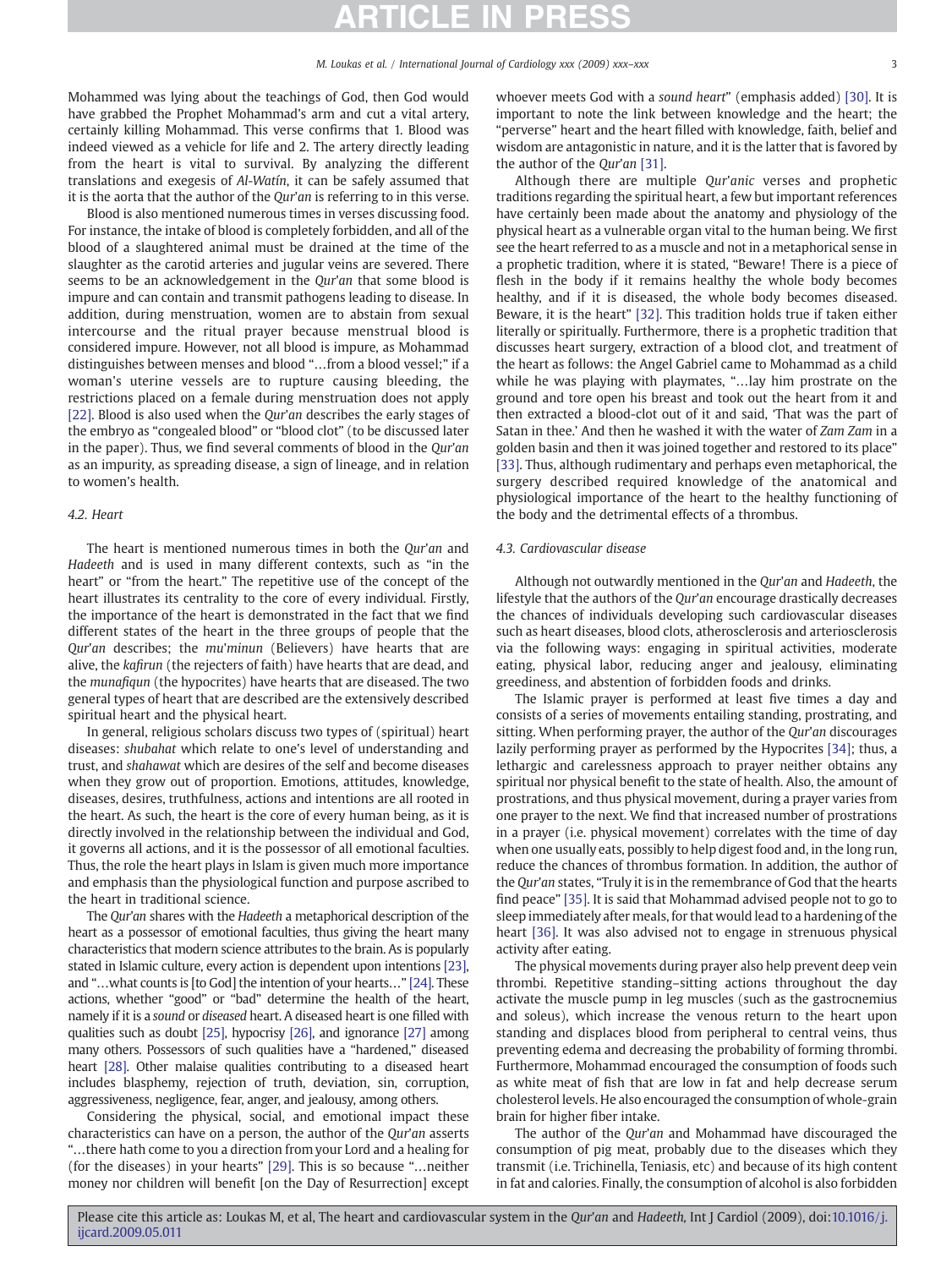[\[37\]](#page-4-0); although the author of the Qur'an acknowledges the benefits of alcohol, He also states that more harm than benefit exists in its consumption [\[38\].](#page-4-0) Alcoholism affects virtually all organs of the body including the liver, stomach, intestines, pancreas, heart and brain and can cause numerous problems including liver cirrhosis, pancreatic insufficiency, cancer, hypertension and heart disease. Thus, the likelihood of obtaining various cardiovascular diseases is significantly decreased through the lifestyle encouraged by the Qur'an and Hadeeth.

### 5. Contributions to medicine

Experimental embryology is a fairly recent discovery, its roots beginning with the invention of the microscope in the 17th century. Even so, the idea that the human being developed in stages to form the fetus rather than in a miniature human form present in a gamete developed much later in history as more accurate stages in embryological development were described with the introduction of technologically advanced equipment. The Qur'an and the Hadeeth provide detailed, accurate descriptions of the major events that occur during embryological development. The terminology used by the author of the Qur'an is "…characterized by descriptiveness, accuracy, ease of comprehension, and integration between description of appearance and main internal processes" and the "timing of sexual development, fetal development and the acquisition of a human appearance" are also discussed [\[39\]](#page-4-0).

Although many verses in the Qur'an and prophetic traditions discuss the development of the embryo, only two will be described below. It is remarkable to note that the descriptions presented in these 7th century texts closely resemble the various stages of the embryo.

"We [God] created man from a quintessence of clay. We then placed him as a nutfah (drop) in a place of settlement, firmly fixed, then We made the drop into an 'alaqah (leech-like structure), and then We changed the 'alaqah into a mudhah (chewed-like substance, somite stage), then We clothed the bones with lahm (muscles, flesh), then We caused him to grow and come into being and attain the definitive (human) form. So, blessed be God, the best to create" [\[40\].](#page-4-0)

"When forty-two nights have passed over the conceptus, God sends an angel to it, who shapes it (into human form), makes its hearing, sight, skin, muscles and bones…" [\[41\]](#page-4-0).

Shortly after the death of Mohammad, not only did his followers vastly expand the Islamic empire, but they also became scientific and medical innovators and educators. The Islamic empire, for more than 1000 years, remained the most advanced and civilized empire in the world, and the inspiration of all the scientific and medical discoveries and practices stemmed from the teachings of the Qur'an and the Hadeeth, teachings that strongly encouraged and supported the drive to seek knowledge and to make scientific achievements and discoveries. For instance, a few centuries after the death of Mohammad, the medical education that developed closely resembled what we have today. The curriculum consisted of training in the basic sciences, which included anatomy being taught by dissecting apes, skeletal studies, and didactics, and clinical training, where therapeutics, pathology, surgery, and orthopedics were taught [\[42\].](#page-4-0) Licensing examinations and boards were first established and required within the Islamic empire beginning 931 A.D. The transmission of various diseases was well known around this time, which led to the creation of different wards at hospitals which treated different illnesses. Also, this was the first time in history where leprosy and mental illnesses were not viewed as demonological events but as treatable, physical diseases [\[43\].](#page-4-0) This era was also the first time where patient records were written and stored.

There were numerous other contributions made by a number of Muslim physicians in various fields of medicine, including medical

education, hospitals, bacteriology (Al-Razi), anesthesia (first oral anesthetics by Avicenna), psychotherapy (Najab ud din Mohammad), surgery (Abu al-Qasim Khalaf Ibn Abbas Al-Zahrawi), ophthalmology (Ibn al-Haytham), pharmacology (Masail Hunayn), cancer treatment (Avicenna), physiology (Al-Ash'ath) and anatomy (Ibn Nafis) [\[44\].](#page-4-0) Most notable of these to cardiovascular anatomy was the findings of Ibn al-Nafis, a 13th century Syrian physician, who boldly rejected Galen's assertion that there was a direct (but invisible) passage through the interventricular septum between the right and left ventricles. Ibn al-Nafis, who wrote medical, theological and philosophical works, made his greatest contribution in Sharh tashrih ibn Sina ("Explanation of the Dissection of Avicenna"), as he asserted that there was no direct interventricular opening and outlined, for the first time in history, the pulmonary circulation:

"The blood, after it has been refined in this cavity [i.e., the right ventricle], must be transmitted to the left cavity where the [vital] spirit is generated. But there is no passage between these two cavities; for the substance of the heart is solid in this region and has neither a visible passage, as was thought by some persons, nor an invisible one which could have permitted the transmission of blood, as was alleged by Galen. The pores of the heart there are closed and its substance is thick. Therefore, the blood after having been refined, must rise in the arterious vein [i.e., pulmonary artery] to the lung in order to expand in its volume and to be mixed with air so that its finest part may be clarified and may reach the venous artery [i.e., pulmonary vein] in which it is transmitted to the left cavity of the heart. This, after having been mixed with the air and having attained the aptitude to generate the [vital] spirit. That part of the blood which is less refined is used by the lung for its nutrition" [\[45\].](#page-4-0)

Ibn al-Nafis is one of numerous examples of the modern contribution of the teachings of the Qur'an and Hadeeth to modern medicine. Much of the scientific discoveries and advancements during the Renaissance were largely influenced by the works of various Islamic physicians and scientists.

### 6. Conclusions

The Qur'an and prophetic traditions and sayings of Mohammad were religious, spiritual, and scientific and influenced medical and anatomical texts. In particular, specific emphasis is given to the components of the cardiovascular system. The heart is extensively described as both an organ of psyche, intelligence, and emotion, as well as an important body of the organ that can be harmed such as exhibiting thrombi. An in-depth analysis of the contribution of Islamic medicine in anatomy, physiology, and health is severely lacking in the West and, if conducted, would uncover that discoveries made by European scientists were actually made centuries prior, within the vast Islamic empire. Perhaps European scientists during the Middle Ages and beyond failed to benefit from the discoveries of the neighboring Islamic empire for multiple reasons, including poor translations [\[46\]](#page-4-0) and the unreadiness of the medical establishment to give prominence to observation and study over the word of ancient authority [\[47\].](#page-4-0) As new advances in technology and medicine continue to grow at an exponential rate today, there is time to reflect and appreciate the Islamic contribution to medicine. It is for this reason that the discoveries and medical revelations in Qur'an should not be ignored or forgotten.

### Acknowledgement

The authors of this manuscript have certified that they comply with the Principles of Ethical Publishing in the International Journal of Cardiology [\[48\].](#page-4-0)